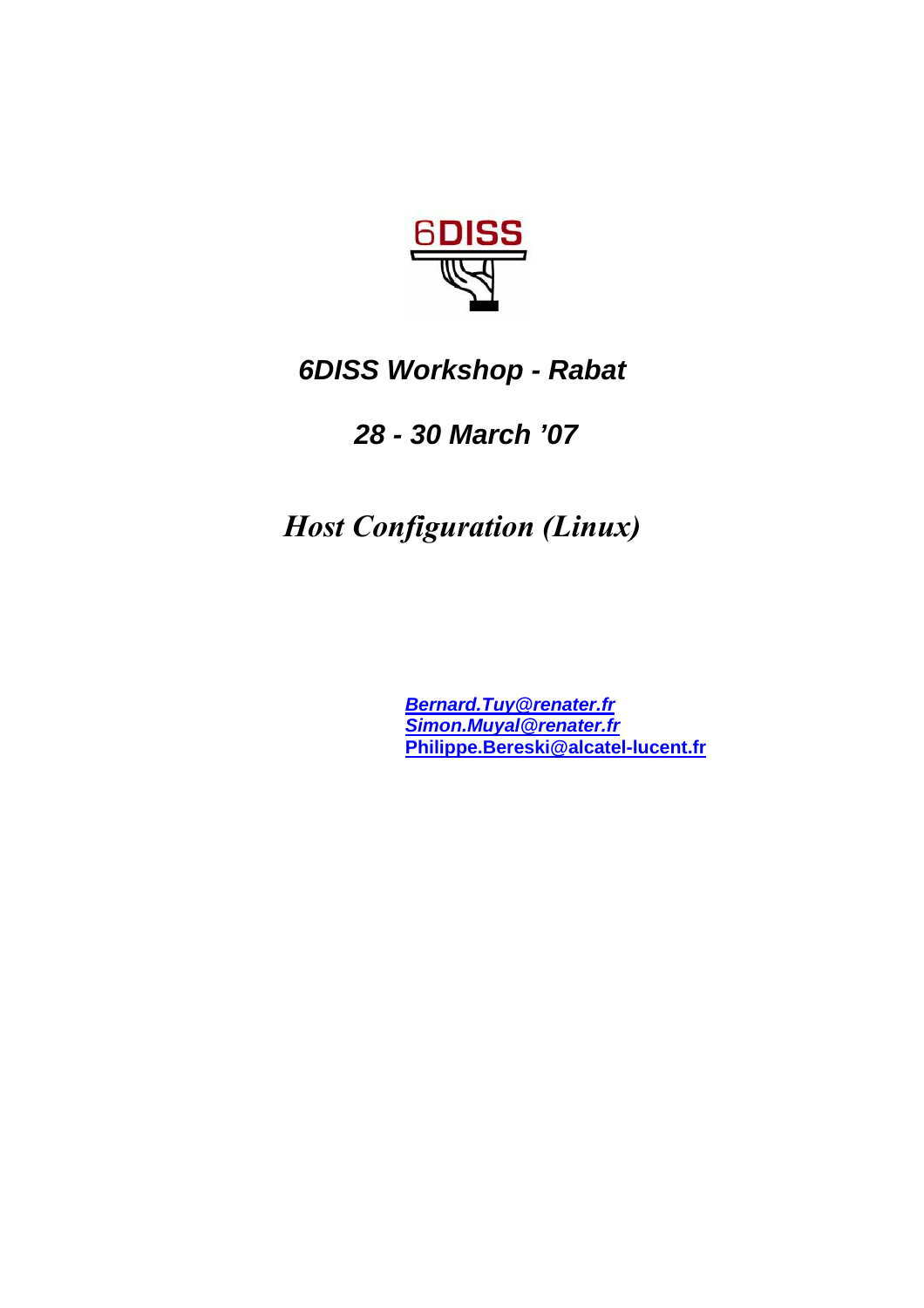# **Laboratory Exercise:** *Host Configuration (Linux)*

## **Objectives**

In this laboratory exercise you will complete the following tasks:

- *Check for IPv6 support in the running kernel*
- *Understand basic IPv6 concepts (NDP)*
- *Manually add/remove IPv6 addresses on Linux*
- *Use some basic IPv6 related tools*

## **Visual Objective**

The following figure shows the topology of the current laboratory.

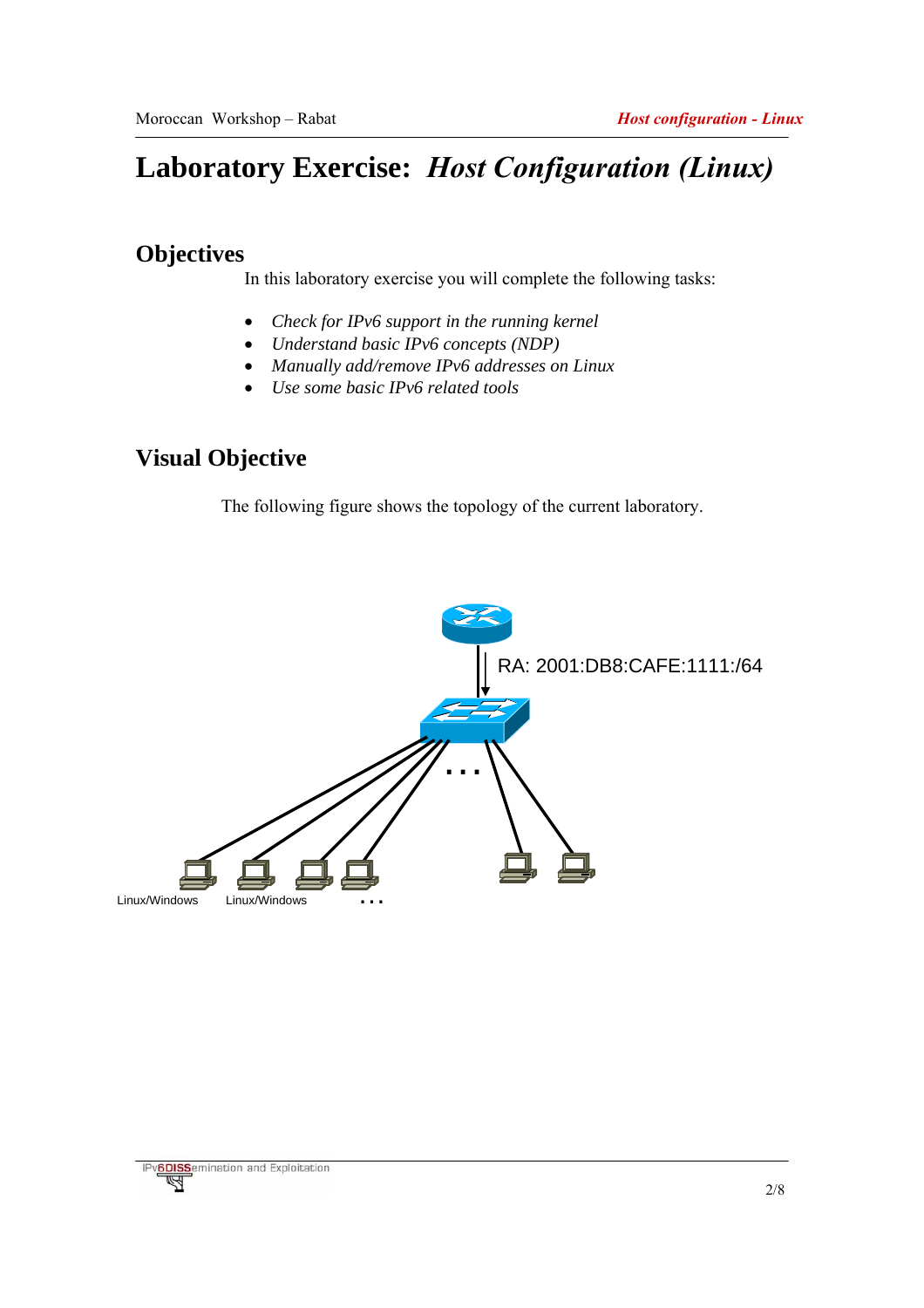### **Task 1:** *Verify IPv6 support in your Linux*

Complete the following exercise's steps:

**Step 1**: Check for IPv6 support in the running kernel.

Modern Linux distributions already contain IPv6−ready kernels, the IPv6 capability is generally compiled as a module. To check whether your current running kernel supports, or not, IPv6 the following file must exist: **/proc/net/if\_inet6** 

It's possible that the IPv6 module is not loaded automatically on startup. So, verify that the module is running by listing the current loaded modules: **lsmod |grep ipv6**

#### **Task 2:** *Display and identify existing IPv6 addresses*

Complete the following exercise's steps:

**Step 1:** Check, if and which IPv6 addresses are already configured

Run the following commands:

- **ip** command **ip −f inet6 addr show dev** <interface>
- **ifconfig** command **ifconfig** <interface>

**Step 2:** Using the previous commands, identify the different types of IPv6 addresses

- Link local (**Tip:** Search for fe80::…)
- auto-configuration IPv6 address (Tip: Search for ...ff:fe...)
- multicast address (use netstat with  $-g$  option)
- validity of addresses

#### **Task 3: Using some IPv6 related tools**

Complete the following exercise's steps:

**Step 1:** Ping IPv6 addresses

- Ping the IPv6 localhost address (**::1**)
- Ping your host's link-local and global addresses (**Tip:** Use the option **-I**  in **ping6** command)
- Ping your host's multicast addresses (**Tip:** Use the option **-I** in **ping6**  command)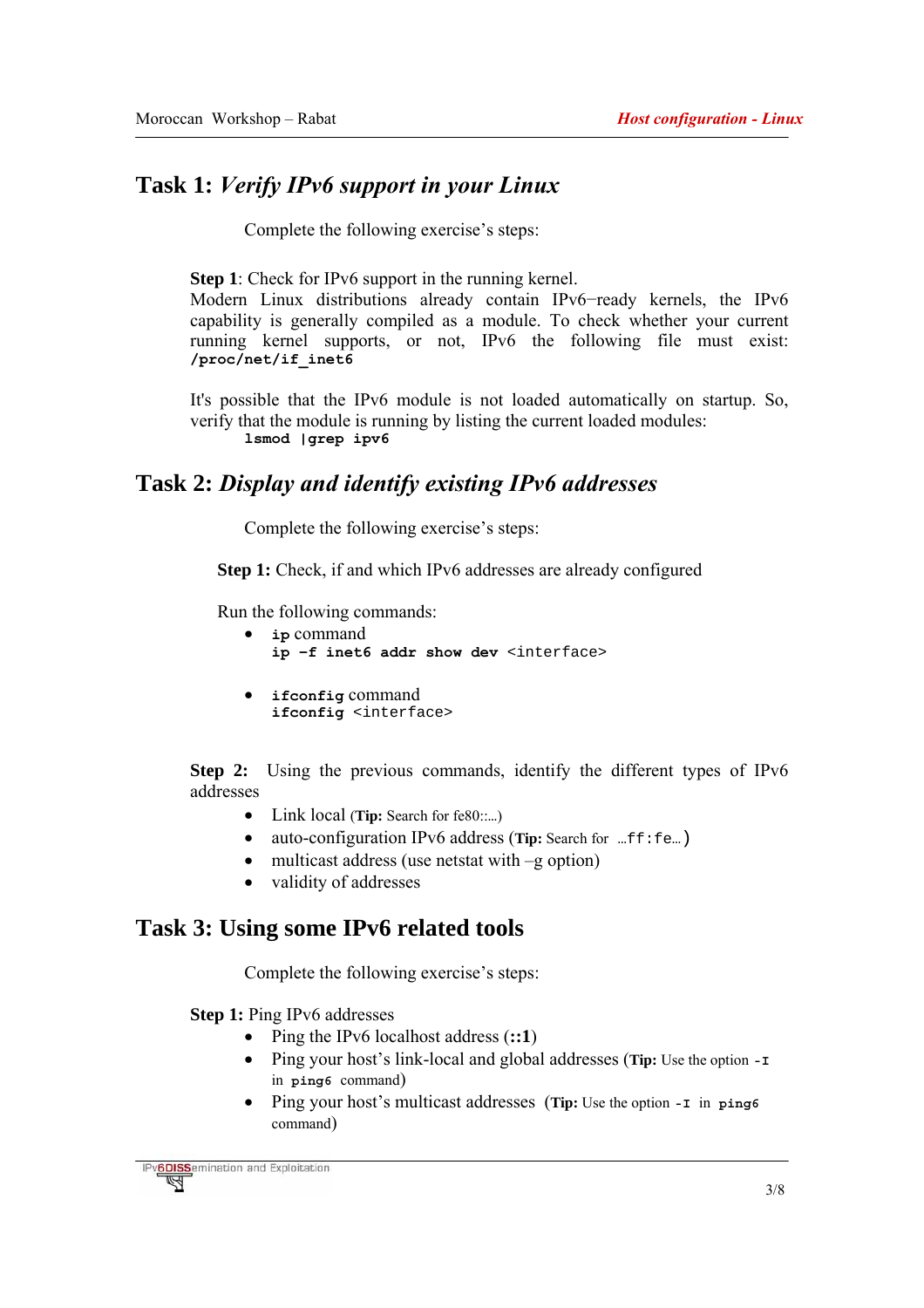**Step 2:** Without looking into the router, identify the router's link-local address for your lan (**Tip:** Use the command **ip −6 neigh …**)

• Ping router's addresses (link-local and global addresses). Did you successfully ping router's link-local address? (**Tip:** Use the option **-I** in **ping6** command)

### **Task 4: Add/Remove IPv6 addresses**

**Step 1:** Manually add an IPv6 address

```
On your network interface, add the following address: 
2001:DB8:CAFE:1111::NN (where NN is the number of your PC)
```
You can accomplish this task using different methods:

```
• Using ip command (temporary address). 
         ip −6 addr add <ipv6address>/<prefixlength> dev <interface>
            • Using ifconfig command (temporary address). 
         ifconfig <interface> inet6 add <ipv6address>/<prefixlength>
            • Editing the file /etc/network/interfaces and and the following 
                lines: 
                   iface eth0 inet6 static 
turn off autoconf: up sysctl -q -w net.ipv6.conf.eth0.autoconf=0
                      address 2001:DB8:CAFE:1111::2 
                      netmask 64
```
Then you'll need to restart your network /**etc/init.d/networking restart**)

**Step 2:** Manually remove an IPv6 address

Remove the address created on the previous step.

You can accomplish this task using different methods:

```
• Using ip command.
```

```
ip −6 addr del <ipv6address>/<prefixlength> dev <interface>
```

```
• Using ifconfig command.
```
- ifconfig <interface> inet6 del <ipv6address>/<prefixlength>
	- Use this method only if you used a similar method in the previous step. Editing the file /**etc/network/interfaces** and removing the **inet6**  entries (then you'll need to restart your network /**etc/init.d/networking restart**)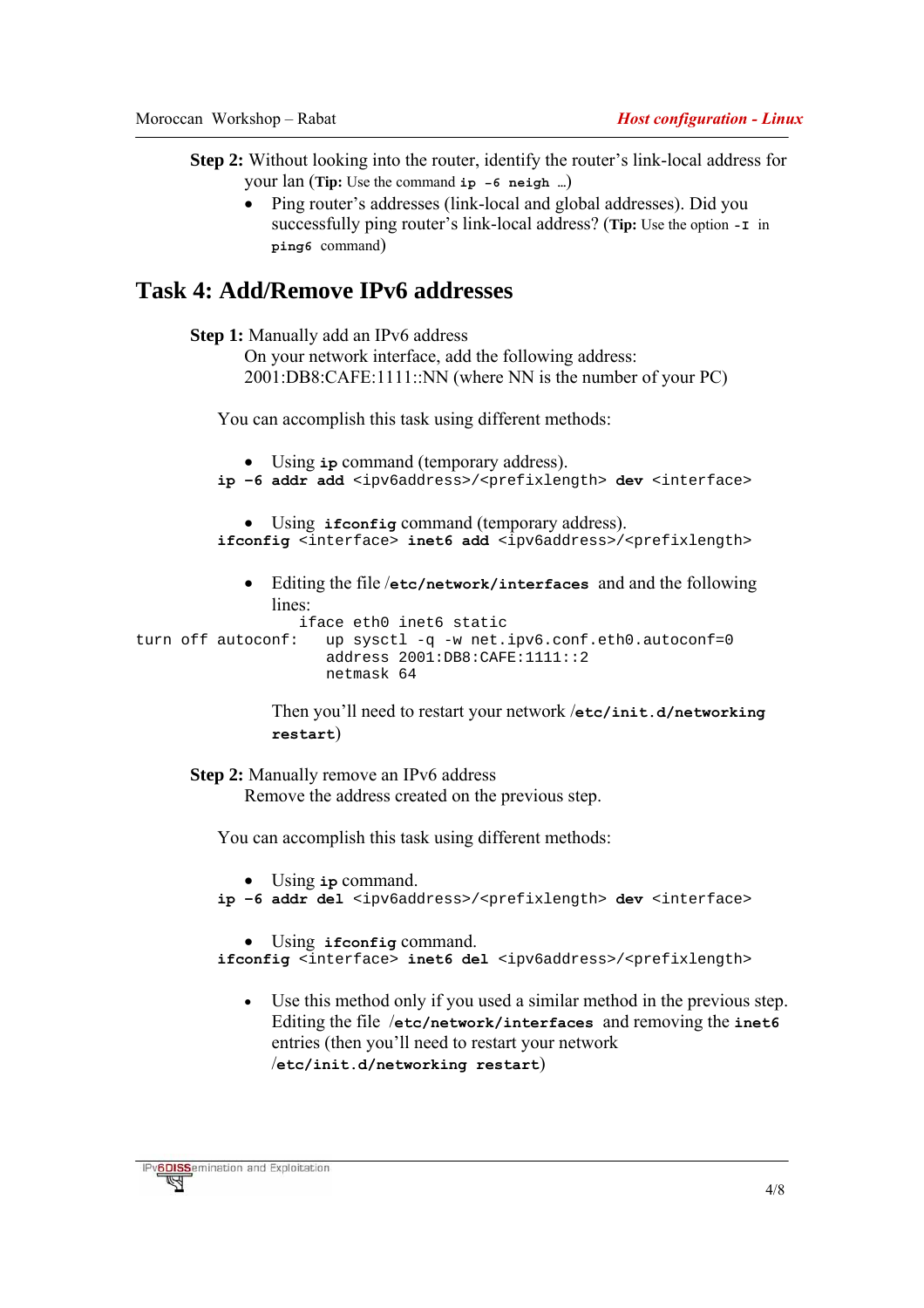## **Task 5: Analyse IPv6 messages (NS/NA, RS/RA)**

- **Step 1:** Using *tcpdump* (**tcpdump −t −n −vv –s 0 ip6 −i** <Interface>**)** or wireshark (Ethereal), capture neighbour advertisement and neighbour solicitation messages. To do that, retrieve the IPv6 address of your neighbour and ping this address.
	- Which IPv6 addresses (source destination) are used in this messages?

**Step 2:** Now, The router is sending router advertisements. Using *tcpdump* (**tcpdump −t −n −vv –s 0 ip6 −i** <Interface>**)** or wireshark (Ethereal), capture router advertisement and router solicitation messages. If you want, look at Appendix *A* for *tcpdump* basic information or use your linux manual pages.

- Which IPv6 addresses (source destination) are used in this messages?
- **Step 3:** Display your current IPv6 routing table (**Tip:** Use command **route −A inet6 or ip -6 route**). Identify the next hop for your default gateway.

#### **Summary**

After completing these exercises, you should be able to:

- *Verify if a kernel supports IPv6*
- *Check if the IPv6 module is loaded*
- *Identify different types of addresses*
- *Manually add/remove IPv6 addresses*
- *Visualize the IPv6 routing table*

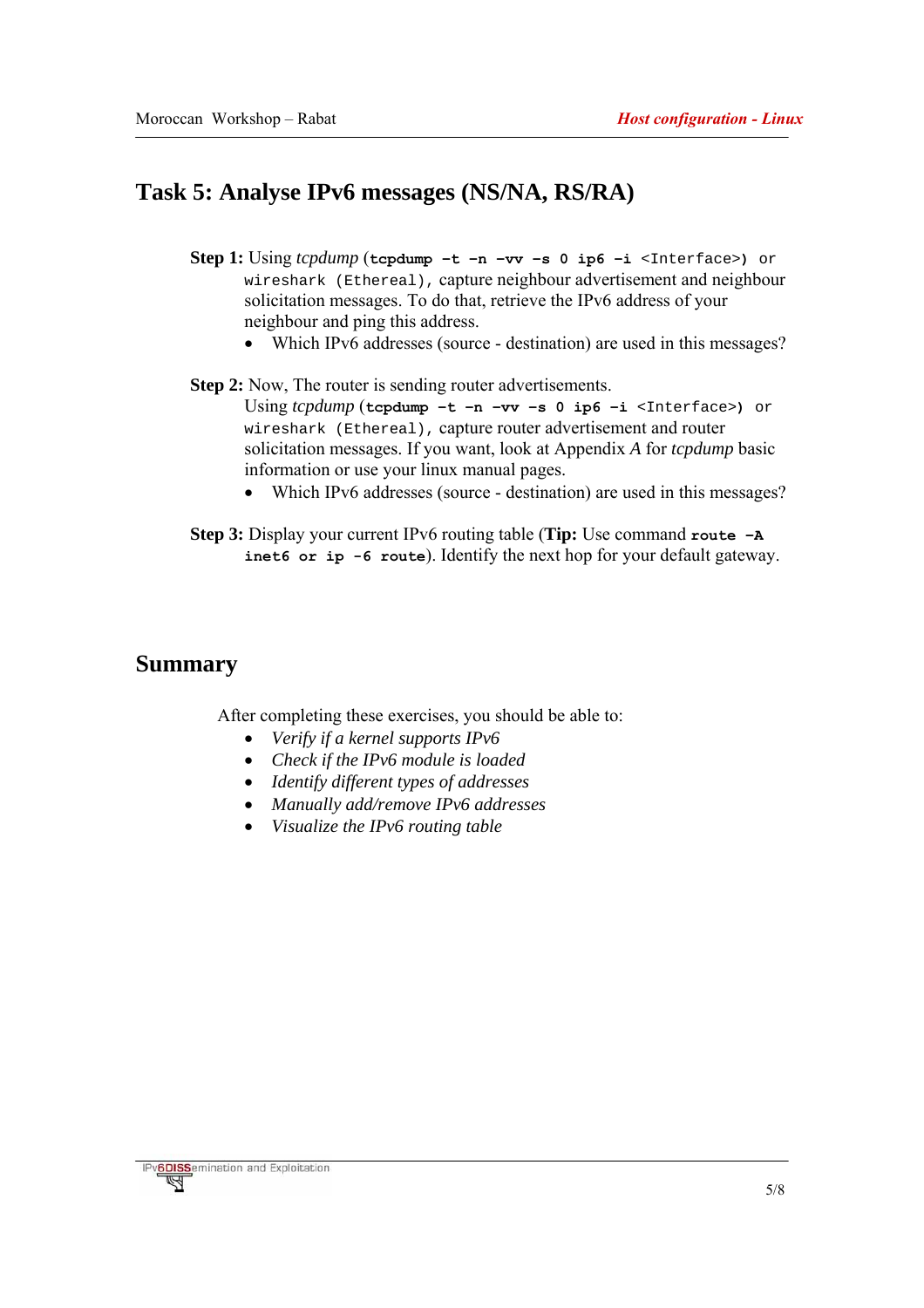## **Appendix A**

## *Using "IPv6 tcpdump"*

On Linux, *tcpdump* is the major tool for packet capturing. Below you can find some examples. IPv6 support in tcpdump is available since version 3.6. tcpdump uses expressions for filtering packets to minimize the "noise":

- **icmp6:** filters native ICMPv6 traffic
- **ip6:** filters native IPv6 traffic (including ICMPv6)
- **proto ipv6:** filters tunneled IPv6−in−IPv4 traffic
- **not port ssh:** to suppress displaying SSH packets for running *tcpdump* in a remote SSH session

Some more command line options are very useful to catch and print more information in a packet, mostly interesting for digging into ICMPv6 packets:

- **-s 512**: increase the snap length during capturing of a packet to 512 bytes
- **-n**: don't convert host addresses to names.
- **-i**: Listen on <interface>
- **-vv:** Even more verbose output

#### **Example: IPv6 ping to 2001:DB8:CAFE:1111::3 native over a local link**

#### **tcpdump −t −n −vv –s 512 ip6 −i eth0**

```
tcpdump: listening on eth0 
2001:db8:cafe:1111:2e0:18ff:fe90:9205 > 2001:db8:cafe:1111::3: icmp6: echo 
¬ request (len 64, hlim 64) 
2001:db8:cafe:1111::3 > 2001:db8:cafe:1111:2e0:18ff:fe90:9205: icmp6: echo 
¬ reply (len 64, hlim 64)
```
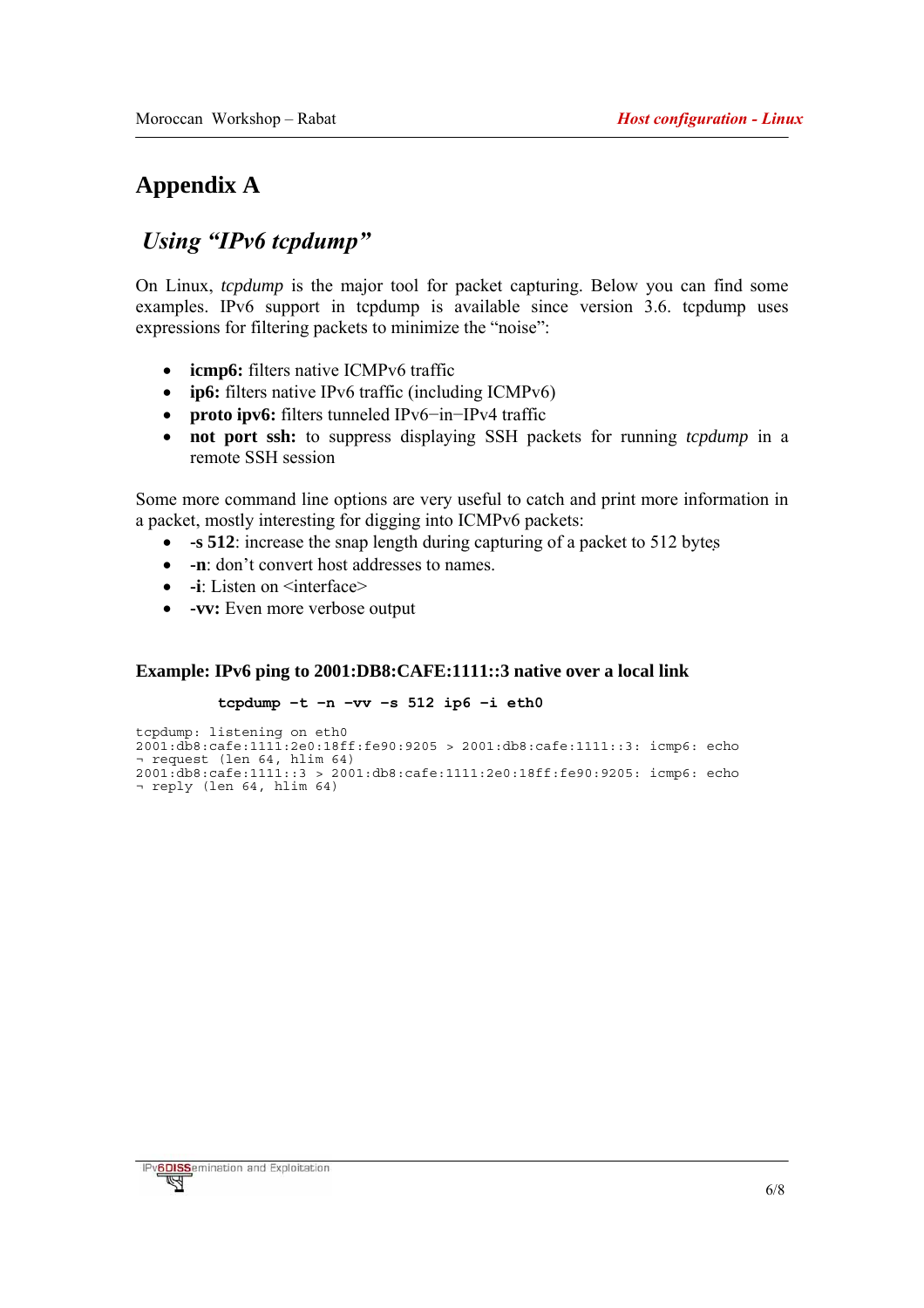## **Appendix B**

## *Kernel settings in /proc−filesystem*

The virtual filesystem that we call */proc* contains lots of different data structures and information gathered from the kernel at runtime, and updated whenever you try to list or view the information. However, most of the files available through the */proc* filesystem are only available in read only mode, which means they can't be changed. This is because they only supply us with informational data.

On the other hand, all of the variables located in */proc/sys* (and the correspondent subdirectories) are writable as well as readable.

## *How to set variables*

The *ipsysctl* variables may be set in two different ways which entails two totally different methods. The first one uses the /proc filesystem, which should come with any linux installation as long as you have a kernel that has /proc filesystem turned on. The other way is via the **sysctl** application provided with most distributions per default these days.

#### **Using cat and echo** (/proc filesystem)

Using **cat** and **echo** is the simplest way to access the */proc* filesystem

You need to have read and sometimes also write access (normally root only) to the /proc−filesystem

#### • Retrieving a value

The value of an entry can be retrieved using *cat*: **cat /proc/sys/net/ipv6/conf/all/forwarding 0**

• Setting a value A new value can be set (if entry is writable) using "echo": **echo "1">/proc/sys/net/ipv6/conf/all/forwarding** 

#### **Using sysctl**

Using the **sysctl** program to access the kernel switches is a common method today.

- Retrieving a value The value of an entry can be retrieved through: **sysctl net.ipv6.conf.all.forwarding net.ipv6.conf.all.forwarding = 0**
- Setting a value A new value can be set (if entry is writable):